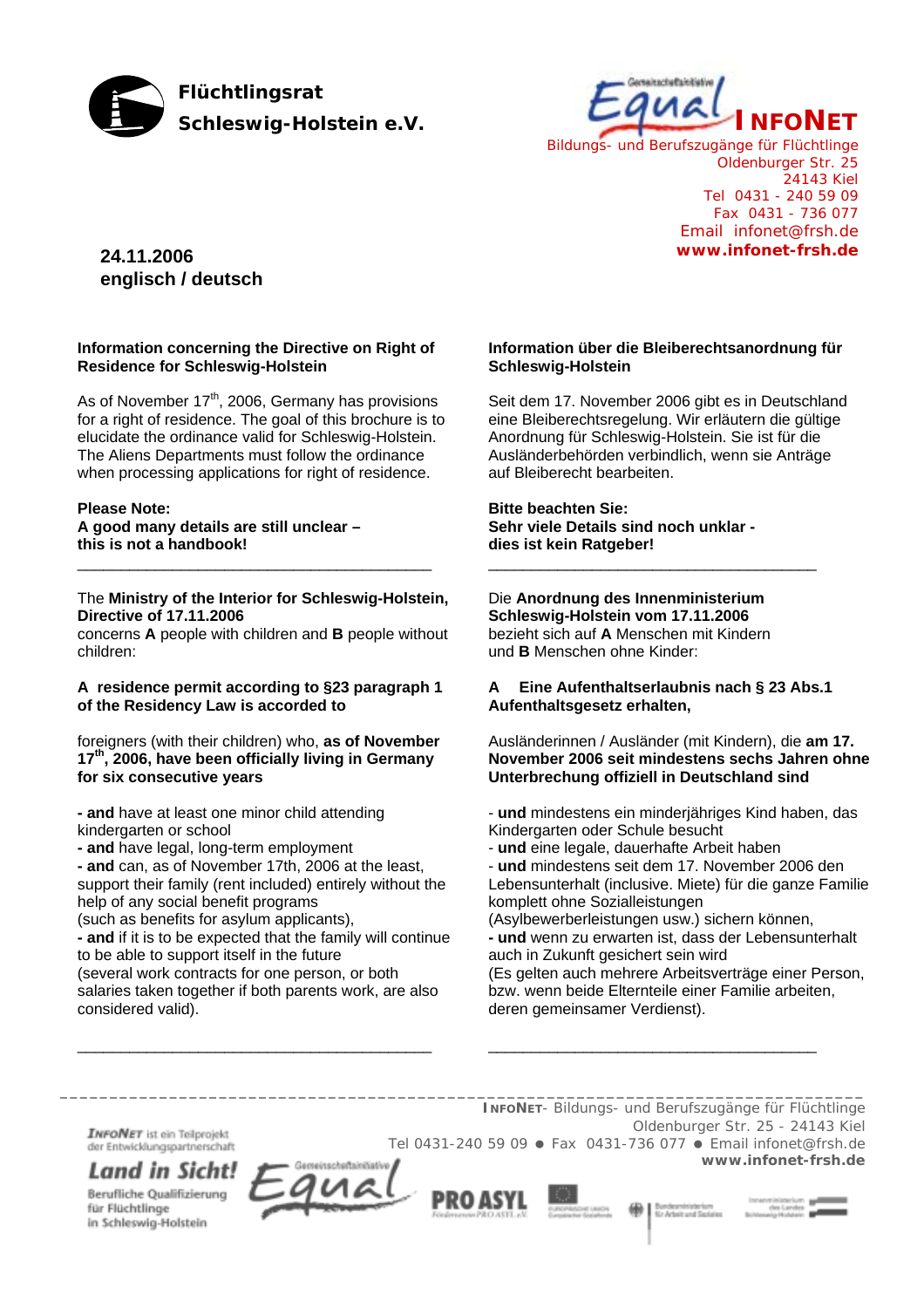# **B a residence permit according to § 23 paragraph 1 of the Residency Law is accorded to**

\_\_\_\_\_\_\_\_\_\_\_\_\_\_\_\_\_\_\_\_\_\_\_\_\_\_\_\_\_\_\_\_\_\_\_\_\_\_\_\_\_

all other foreigners (without children) who, **as of November 17th, 2006 have been living in Germany for at least eight consecutive years** 

**- and** have legal, long-term employment **- and** can support themselves (rent included) as of November 17th, 2006 at the least, entirely without the help of any social benefit programs,

**- and** if it is to be expected that the family will continue to be able to support itself in the future (several work contracts, or job training if the employer confirms that, after the training period, the trainee will be given secure employment, are also considered valid).

In all cases:

# **An exception to the rule of complete self-sufficiency can be made,**

\_\_\_\_\_\_\_\_\_\_\_\_\_\_\_\_\_\_\_\_\_\_\_\_\_\_\_\_\_\_\_\_\_\_\_\_\_\_\_

- for apprentices in a government-recognised apprenticeship profession

- families with children may receive social benefits for a limited period of time if they do not receive full benefits, single parents and their children may receive social benefits for a limited period of time (for example, only while the children are small). This is valid for that period of time in which employment is considered "unreasonable" (in this case, the same rules apply as for unemployed German nationals)

- for disabled people whose support, including the necessary care and nursing, is secured in the long term without the help of social benefits (for example, through a written commitment by family members)

- for people who, as of November 17th, 2006, are over 65 years of age. They may stay with their children or grandchildren if they do not have any family in their country of origin and the family members living in Germany have a permanent residence permits (or German nationality) and take over all costs, so that no social benefits are necessary.

\_\_\_\_\_\_\_\_\_\_\_\_\_\_\_\_\_\_\_\_\_\_\_\_\_\_\_\_\_\_\_\_\_\_\_\_\_\_\_\_\_\_\_

# **B Eine Aufenthaltserlaubnis nach § 23 Abs.1 Aufenthaltsgesetz erhalten,**

\_\_\_\_\_\_\_\_\_\_\_\_\_\_\_\_\_\_\_\_\_\_\_\_\_\_\_\_\_\_\_\_\_\_\_\_\_\_

alle anderen Ausländerinnen / Ausländer (ohne Kinder), **die am 17. November 2006 seit mindestens acht Jahren ohne Unterbrechung in Deutschland sind**,

- **und** eine legale, dauerhafte Arbeit haben

- **und** mindestens seit dem 17. November 2006 ihren Lebensunterhalt (inklusive Miete) komplett ohne Sozialleistungen (Asylbewerberleistungen usw.) sichern können,

**- und** wenn zu erwarten ist, dass der Lebensunterhalt auch in Zukunft gesichert sein wird (Es gelten auch mehrere Arbeitsverträge oder eine Berufsausbildung, wenn der Arbeitgeber bestätigt, dass nach der Ausbildung die Übernahme in ein festes Arbeitsverhältnis folgen wird). \_\_\_\_\_\_\_\_\_\_\_\_\_\_\_\_\_\_\_\_\_\_\_\_\_\_\_\_\_\_\_\_\_\_\_\_\_\_

### Für alle gilt:

# **Ausnahmen vom komplett-gesicherten Lebensunterhalt können gemacht werden,**

- bei Auszubildenden in einem anerkannten Lehrberuf,

- bei Familien mit Kindern dürfen vorübergehend Sozialleistungen erhalten, jedoch nicht vollständig, alleinerziehende Elternteile und ihre Kinder dürfen vorübergehend (z.b. solange die Kinder klein sind) Sozialleistungen erhalten. Das gilt für die Zeit in der ihnen die Berufstätigkeit "nicht zumutbar" ist (hier gelten die selben Regeln, wie für deutsche Arbeitslose)

- bei erwerbsunfähigen Personen, deren ganzer Lebensunterhalt, inklusive einer erforderlichen Betreuung und Pflege, ohne staatliche Leistungen dauerhaft gesichert ist (z.b. durch schriftliche Verpflichtung von Angehörigen)

- bei Menschen, die am 17. November 2006 älter als 65 Jahre sind. Sie dürfen bei ihren Kindern oder Enkelkindern bleiben, wenn sie im Herkunftsland keine Angehörigen haben und die Angehörigen in Schleswig-Holstein eine dauerhafte Aufenthaltserlaubnis (oder deutsche Staatsangehörigkeit) haben und alle Kosten übernehmen, damit keine Sozialleistungen gebraucht werden.

\_\_\_\_\_\_\_\_\_\_\_\_\_\_\_\_\_\_\_\_\_\_\_\_\_\_\_\_\_\_\_\_\_\_\_\_\_\_\_\_\_\_\_

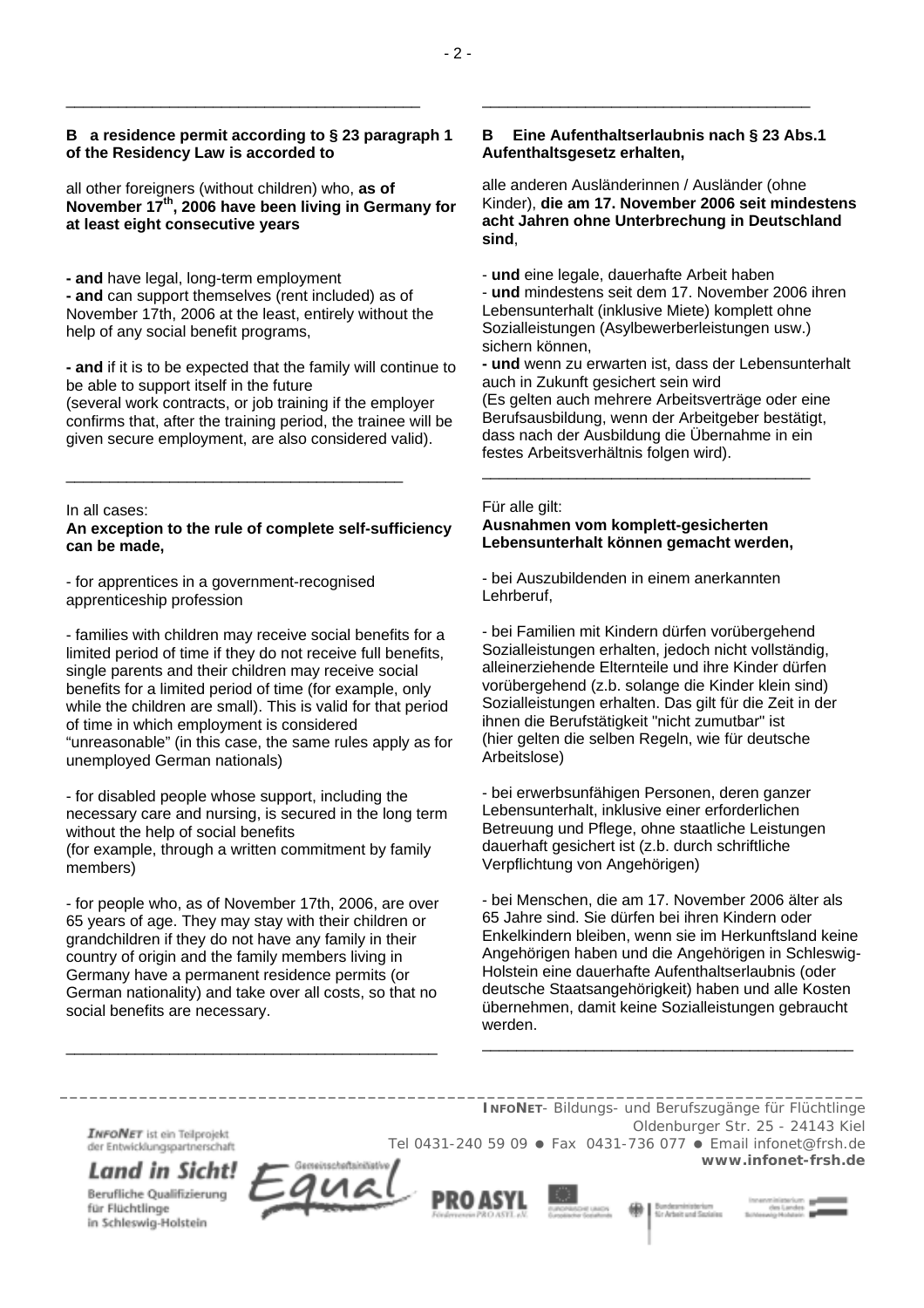In all cases:

# **The requirement for all persons concerned are:**

- that they have sufficient living space (for the whole family)

- that they can provide school certificates for the children falling under compulsory education laws (the Aliens Department may request a prognosis on their performance in their final year)

- all persons concerned by the provisions on Right of Residence (the whole family) must show an oral language proficiency in German of at least level A2, as of September 30th, 2006

(with the exception of those physically and mentally disabled etc. and unable to fulfil this requirement).

\_\_\_\_\_\_\_\_\_\_\_\_\_\_\_\_\_\_\_\_\_\_\_\_\_\_\_\_\_\_\_\_\_\_\_\_\_\_\_\_\_

#### **For young adults:**

- unmarried children over 18, who were under-age at the time of immigration, are included in the family Right of Residence:

**- if** their school or job education as well as their living conditions ensure long-term integration.

- These young adults can receive a residence permit independent of whether or not their parents were accorded one.

\_\_\_\_\_\_\_\_\_\_\_\_\_\_\_\_\_\_\_\_\_\_\_\_\_\_\_\_\_\_\_\_\_\_\_\_\_\_\_\_\_

In all cases:

### **Not included in the provisions on Right of Residence are people,**

- who have wilfully deceived the Aliens Department about circumstances pertaining to residency laws (for example: identity, origin, passport),

- who have wilfully delayed or hindered their deportation

- who have committed crimes in Germany (even as minors) which were punished with more than 50 days' fines calculated based on daily rate of income (crimes that could only have been committed by foreigners, for example, unauthorised departure from the allotted zone, remain disregarded for up to 90 days' fines calculated based on daily rate of income),

- who are connected with terrorism,

- against whom grounds for deportation exist according to  $\S$  55 (1) (2), 1 – 5, 8 Residency Law / Discretionary Deportation (for example, who have acted against the interests of the FRG, or for long-lasting homelessness).

#### Für alle gilt:

# **Voraussetzungen für alle Betroffenen sind, dass**

- sie ausreichend Wohnraum (für die ganze Familie) haben,

- sie die Zeugnisse der schulpflichtigen Kinder vorlegen können (die Ausländerbehörde kann eine Prognose über die Leistungen bei Schulabschluss verlangen),

- alle Personen, die in die Bleiberechtsregelung einbezogen sind (die ganze Familie) bis zum 30. September 2006 mündliche Sprachkenntnisse der Stufe A2 haben

(Ausnahmen gelten für Behinderte, seelisch Kranke usw., die diese Anforderung nicht erfüllen können).

\_\_\_\_\_\_\_\_\_\_\_\_\_\_\_\_\_\_\_\_\_\_\_\_\_\_\_\_\_\_\_\_\_\_\_\_\_\_\_\_\_

### **Für junge Erwachsene, gilt:**

wenn Kinder inzwischen über 18 Jahre sind und unverheiratet, aber bei der Einreise minderjährig waren, werden sie in das familiäre Bleiberecht mit einbezogen,

- **wenn** ihre schulische / berufliche Ausbildung und ihre Lebensverhältnisse eine dauerhafte Integration gewährleisten.

- Diese jungen Erwachsenen können eine eigene Aufenthaltserlaubnis bekommen, egal ob ihre Eltern eine erhalten.

\_\_\_\_\_\_\_\_\_\_\_\_\_\_\_\_\_\_\_\_\_\_\_\_\_\_\_\_\_\_\_\_\_\_\_\_\_\_\_\_\_\_

# Für alle gilt:

### **Von der Bleiberechtsregelung ausgeschlossen sind Menschen,**

- die die Ausländerbehörde absichtlich über bedeutsame aufenthaltsrechtliche Umstände (z.b. Identität, Herkunft, Pass) getäuscht haben, - die ihre Abschiebung absichtlich verzögert oder behindert haben,

- die in Deutschland Straftaten begangen haben (auch als Jugendliche), die mit über 50 Tagessätzen bestraft wurden (Straftaten, die nur von Ausländerinnen und Ausländern begangen werden können, z.b. unerlaubtes Verlassen des Kreises, bleiben bis zu 90 Tagessätze Geldstrafe unbeachtet),

- die Verbindungen zu Terrorismus haben.

- gegen die Ausweisungsgründe nach § 55 (1) (2),1-5,8 AufenthG / Ermessensausweisung, vorliegen (z.b. die Interessen der BRD beeinträchtigen oder dauernde Obdachlosigkeit).

**INFONET** ist ein Teilprojekt der Entwicklungspartnerschaft

in Schleswig-Holstein

*INFONET*- *Bildungs- und Berufszugänge für Flüchtlinge* Oldenburger Str. 25 - 24143 Kiel Tel 0431-240 59 09 · Fax 0431-736 077 · Email infonet@frsh.de **www.infonet-frsh.de**

seitscheftsinitiefw Land in Sicht! Berufliche Qualifizierung für Flüchtlinge



*\_\_\_\_\_\_\_\_\_\_\_\_\_\_\_\_\_\_\_\_\_\_\_\_\_\_\_\_\_\_\_\_\_\_\_\_\_\_\_\_\_\_\_\_\_\_\_\_\_\_\_\_\_\_\_\_\_\_\_\_\_\_\_\_\_\_\_\_\_\_\_\_\_\_\_\_\_\_\_\_\_*

**Bundesminister**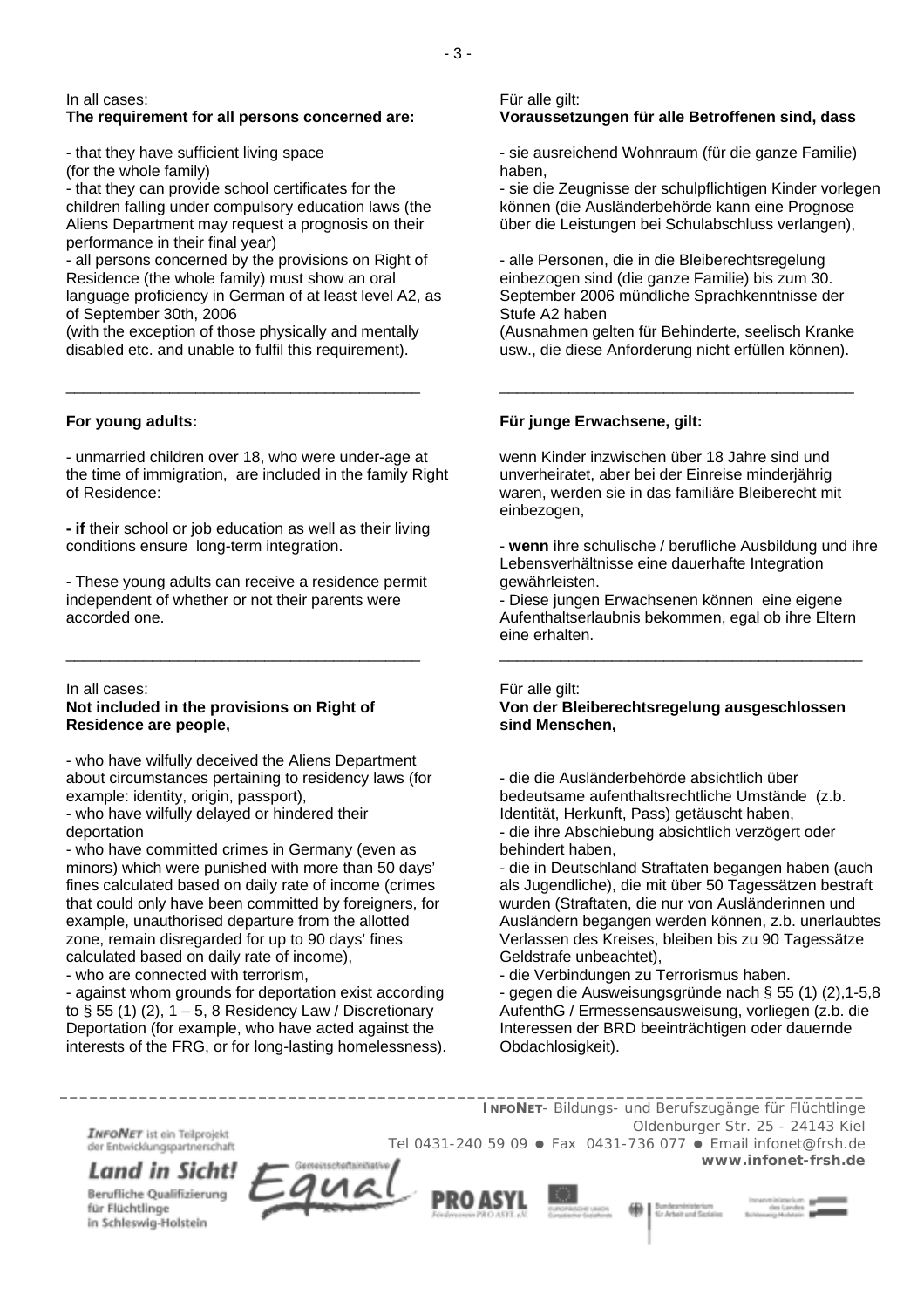- against whom standard grounds for deportation exist according to § 54 of the Residency Law (for example due to incarceration, including sentences for juvenile delinquents, of over 2 years/without probation). - against whom grounds for automatic deportation exist according to § 53 residency law (for example, due to incarceration, including sentences for juvenile delinquents, of over 3 years/without probation).

### **It is important to remember,**

- that, even if only one family member is condemned for a crime, the whole family is always refused Right of Residency.

Only in exceptional cases is it possible to seperate parents and children:

\_\_\_\_\_\_\_\_\_\_\_\_\_\_\_\_\_\_\_\_\_\_\_\_\_\_\_\_\_\_\_\_\_\_\_\_\_\_\_\_

- children can receive a Right of Residence if they have been living in Germany for at least eight and have attended school for six years and their care and support are secured.

Should individuals fulfilling all requirements still have other open applications for residence permits, asylum etc., then these must be closed before May  $17<sup>th</sup>$ , 2007. (*Important! Please get advice beforehand!*)

\_\_\_\_\_\_\_\_\_\_\_\_\_\_\_\_\_\_\_\_\_\_\_\_\_\_\_\_\_\_\_\_\_\_\_\_\_\_\_\_\_\_

You have until **May 17th, 2007** to give in your application for a residency permit according to the Ordinance on Right of Residence.

You should not wait until then – but starting mid - to late December 2006, more detailed information will be available in our immigration counselling offices and on our web site:

**www.infonet-frsh.de!**

### **C Foreigners without long-term employment but fulfilling all other requirements…**

\_\_\_\_\_\_\_\_\_\_\_\_\_\_\_\_\_\_\_\_\_\_\_\_\_\_\_\_\_\_\_\_\_\_\_\_\_\_\_\_\_\_

- individuals / families fulfilling all requirements and missing only legal employment (self-supporting, without help of social benefits), are on sufferance. Deportation will be delayed until September 30th, 2007.

- gegen die eine Regelausweisung nach § 54 AufenthG (z.b. wegen Freiheitsstrafe oder Jugendstrafe über 2 Jahre / ohne Bewährung) vorliegt.

**-** gegen die eine zwingende Ausweisung nach § 53 AufenthG (z.b. wegen Freiheitsstrafe/Jugendstrafe über 3 Jahre / ohne Bewährung) vorliegt.

\_\_\_\_\_\_\_\_\_\_\_\_\_\_\_\_\_\_\_\_\_\_\_\_\_\_\_\_\_\_\_\_\_\_\_\_\_\_\_\_

### **Wichtig ist,**

**-** dass immer die ganze Familie von der Bleiberechtsregelung ausgeschlossen wird, auch wenn nur ein Familienmitglied wegen Straftaten verurteilt wurde. Nur ausnahmsweise ist die Trennung von Eltern und Kindern möglich:

**-** Kinder können ein Bleiberecht erhalten, wenn sie sich seit mindestens acht Jahren in Deutschland aufhalten und seit sechs Jahren die Schule besucht haben **und** ihr Lebensunterhalt und Betreuung gewährleistet sind.

Sollten Menschen, die alle Voraussetzungen erfüllen, noch offene andere Anträge auf Aufenthaltserlaubnis, Asyl etc. haben, müssten diese vor dem 17. Mai 2007 abgeschlossen sein.

\_\_\_\_\_\_\_\_\_\_\_\_\_\_\_\_\_\_\_\_\_\_\_\_\_\_\_\_\_\_\_\_\_\_\_\_\_\_\_\_\_\_

(*Achtung! Dringend vorher Beratung einholen!*)

Sie haben Zeit, den Antrag auf Aufenthaltserlaubnis nach der Bleiberechtsanordnung bis zum **17. Mai 2007** zu stellen.

Solange sollten Sie nicht warten - aber ab Mitte / Ende Dezember 2006 werden in den Migrationsberatungsstellen und auf unserer Webseite:

**www.infonet-frsh**.de genauere Informationen vorliegen! \_\_\_\_\_\_\_\_\_\_\_\_\_\_\_\_\_\_\_\_\_\_\_\_\_\_\_\_\_\_\_\_\_\_\_\_\_\_

## **C Ausländerinnen / Ausländer, die in keinem dauerhaften Beschäftigungsverhältnis stehen, aber alle anderen Voraussetzungen erfüllen...**

- einzelnen Menschen / Familien, die alle Voraussetzungen erfüllen, denen nur die legale Arbeit (die Sicherung des Lebensunterhaltes ohne Sozialleistungen) fehlt, behalten eine Duldung. Die Abschiebung wird bis zum 30. September 2007 ausgesetzt.

*\_\_\_\_\_\_\_\_\_\_\_\_\_\_\_\_\_\_\_\_\_\_\_\_\_\_\_\_\_\_\_\_\_\_\_\_\_\_\_\_\_\_\_\_\_\_\_\_\_\_\_\_\_\_\_\_\_\_\_\_\_\_\_\_\_\_\_\_\_\_\_\_\_\_\_\_\_\_\_\_\_ INFONET*- *Bildungs- und Berufszugänge für Flüchtlinge* Oldenburger Str. 25 - 24143 Kiel **INFONET** ist ein Teilprojekt Tel 0431-240 59 09 · Fax 0431-736 077 · Email infonet@frsh.de der Entwicklungspartnerschaft **www.infonet-frsh.de** Land in Sicht!

Berufliche Qualifizierung für Flüchtlinge in Schleswig-Holstein

PRO ASYL